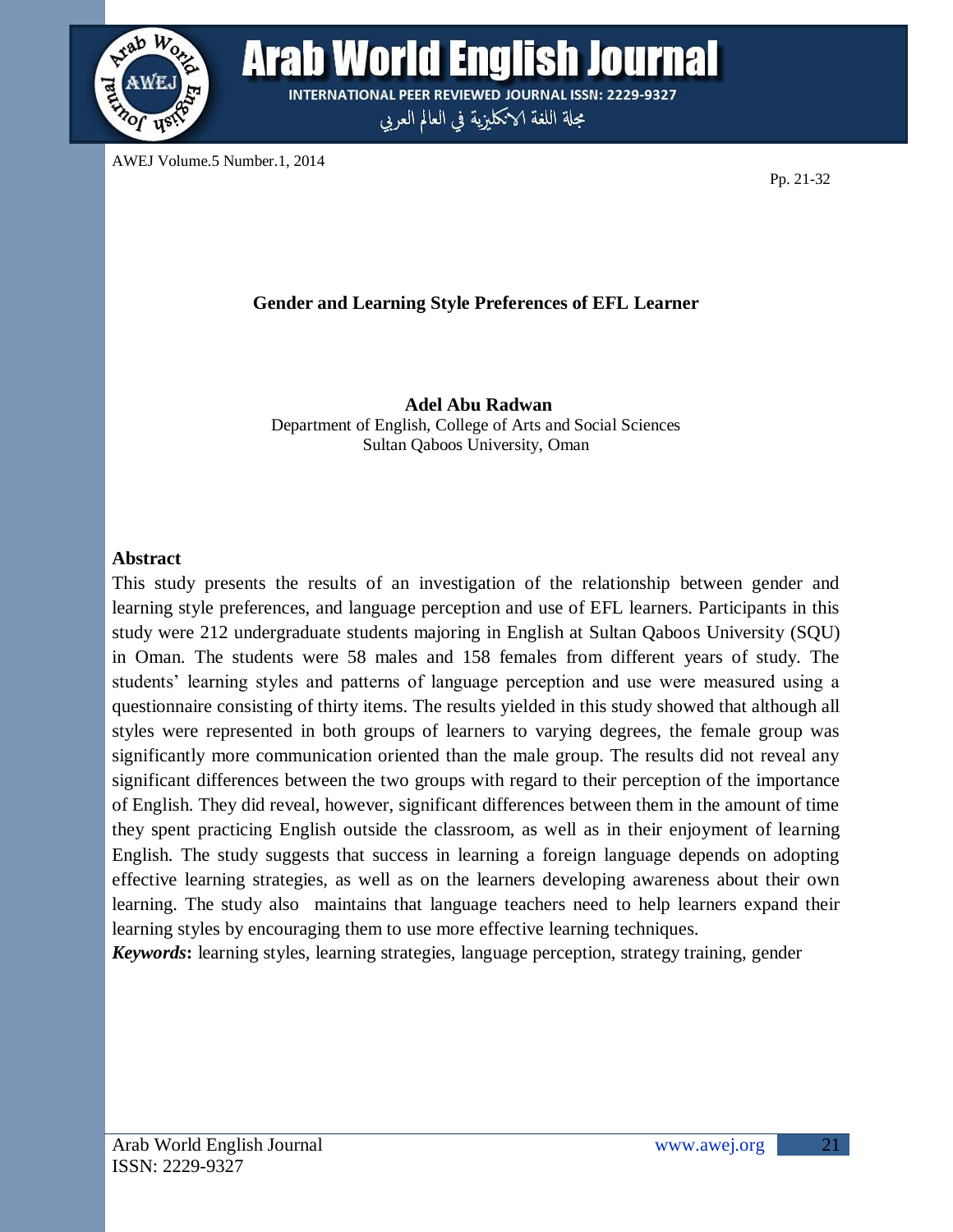# Al-Mahes **1. Introduction**

Over the past two decades, second language research has focused on the differences among students in how they approach learning tasks. While, for instance, some learners might prefer reading a textbook, others like listening to verbal explanations. One factor contributing to such differences is preferred learning. Oxford (2003) believes, along with many other researchers (see., e.g., Benson, 2003; Chamot, 2004; Nunan, 1999; Reid, 1987; Willing, 1988), that learning styles and strategies are among the most important factors that determine the extent of success in learning a foreign/second language. Reid (1987, p. 88) argues that "identifying the learning style preferences of nonnative speakers (NNSs) may have wide-ranging implications in the areas of curriculum design, materials development, student orientation, and teacher training." Willing (1988, p.1) also suggests that the "efforts to accommodate learning styles by choosing suitable teaching styles, methodologies and course organization can result in improved learner satisfaction and attainment." Similarly, Claxon and Murrell (1987) found that developing instructional methodologies and techniques that match students' learning styles had positive impact on their reading scores and their perception of the learning experience.

Recent cognitive models view language learners as active, self-determining individuals who process information in complex ways (Weinstein  $\&$  Mayer, 1986). It is believed that language learners who develop the ability to learn-how-to-learn are more able to assess their weaknesses and strengths and employ strategies that meet the task demands and match their own strengths. Chamot (2004, p. 14) noted that effective and strategic language learners possess "metacognitive knowledge about their own thinking and learning approaches, a good understanding of what a task entails, and the ability to orchestrate the strategies that best meet both the task demands and their own strengths." Similar findings were reported by Nunan (1991), Benson (2001) and others. Nunan (1991) found that effective language learners developed a high degree of autonomy and self-direction in the learning process, and possessed conscious awareness of the processes underlying their own learning. Likewise, Weinstein, Zimmerman and Palmer (1988) believe that learners can be trained to process new information and acquire new skills by exploiting more effective learning strategies.

Considerable research has been done on learning styles and strategies and the relationship between them in the western context (see, e.g., Oxford, 2003; Reid, 1987; Schmeck, 1988; Willing, 1998). Few studies, however, have addressed this issue in the Arab world (see, e.g., Al-Otaibi, 2004; El-Dib, 2003; Khalil, 2005; Radwan, 2011; Shamis, 2003). The findings in the western context, though informative, cannot be extrapolated automatically to the Arab world context, especially in light of research findings showing that different cultures manifest different modes of thinking (Anderson & Oxford, 1991; Witkins, 1976) and different learning styles (Reid, 1987). This study, therefore, explores the relationship between gender and learning styles and patterns of language perception and practice among SQU students.

### **2. Background**

Since the mid 1970s, research in second/foreign language has focused primarily on the language learner, exploring the roles that different psychological, cognitive, cultural and affective factors play in learning a second language (Brown, 2000). This interest in the language learner has led to substantial research on the qualities that distinguish the successful learner from the less successful one, focusing in particular on learning styles and strategies (see, e.g., Anderson, 2005; Cohen, 1998; Green & Oxford, 1995; Hong-Nam & Leavell, 2007; O"Malley & Chamot, 1990; Oxford, 1993; Oxford & Anderson, 1995; Reid, 1995, to name just a few). Rubin (1975) and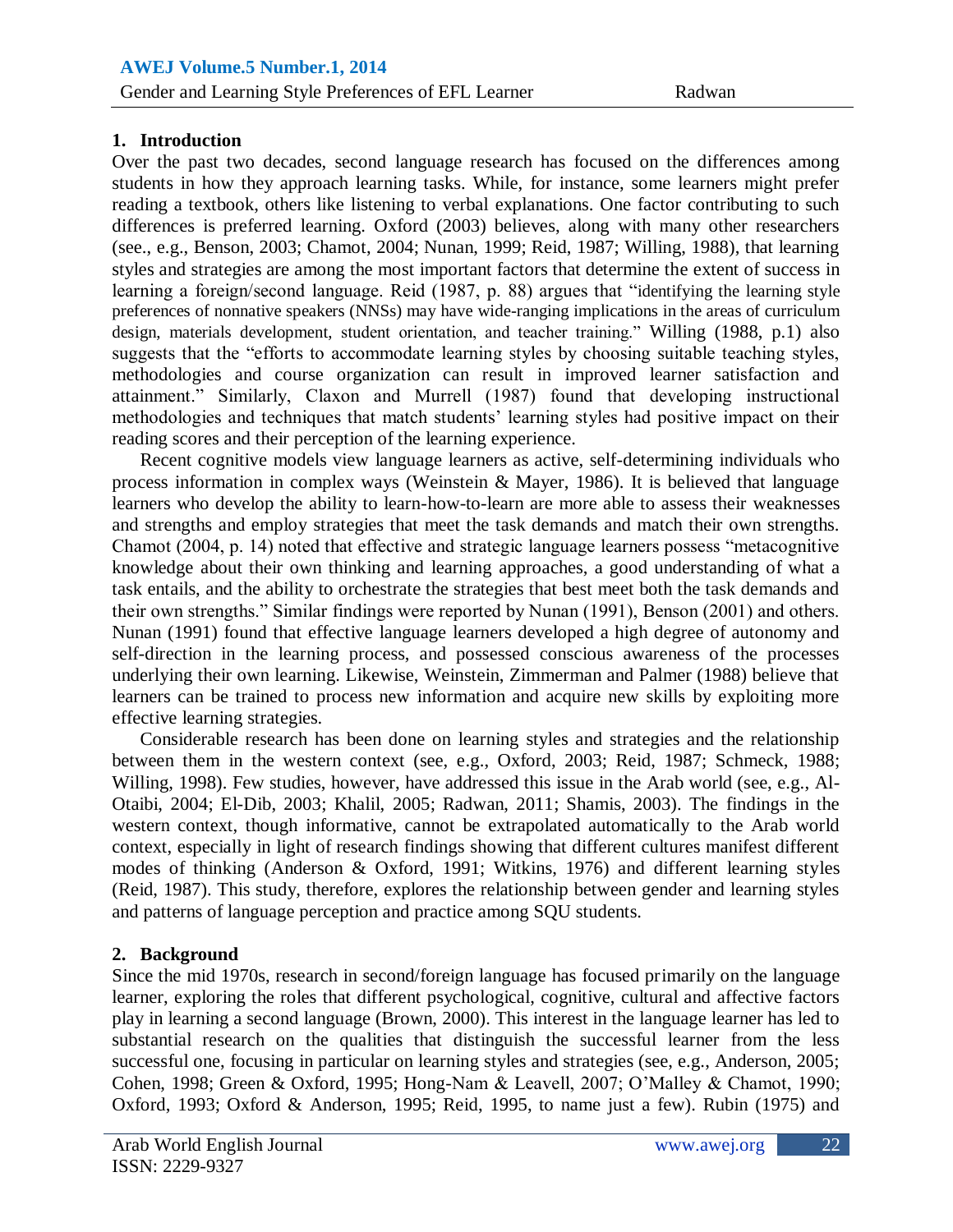Stern (1975) attempted to characterize the 'good language learner' by identifying their personal characteristics, learning styles, and preferred learning strategies.

Learning styles are broadly defined as "cognitive, affective, and physiological traits that are relatively stable indicators of how learners perceive, interact with, and respond to the learning environment" (Keefe, 1997, p. 4). A similar definition states that styles are "an individual's natural, habitual, and preferred way of absorbing, processing, and retaining new information and skills" (Kinsella, 1995, p. 171). Learning styles are "relatively stable and will be deployed by individual regardless of the subject being studied or the skill being mastered" (Wong & Nunan, 2011, p. 145). These various definitions emphasize the stable nature of learning styles.

Research has offered numerous taxonomies and classifications of learning styles using mostly self-reporting questionnaires. Dunn (1984) believes that learners possess four perceptual learning modalities: visual leaning (reading and studying of charts), auditory leaning (listening to lectures), kinesthetic learning (experiential learning), and tactile learning (hands-on learning). Christison (2003) goes beyond the perceptual modalities identified by Dunn and distinguishes between three major learning styles: cognitive style (field-dependent vs. field-independent, analytic vs. global, reflective vs. impulsive), sensory style (visual, auditory, tactile, and kinesthetic) and personality style (right brain vs. left brain dominance, tolerance of ambiguity). On the basis of learners" preferred learning strategies, Willing (1994) identified four learning styles based on Kolb"s (1976) distinction between cognitive styles (field-dependent vs. fieldindependent) and personality traits (active vs. passive). These styles are the communicative style (field independent and active), the analytical style (field independent and passive), the authorityoriented style (field dependent and passive), and the concrete style (field dependent and active). It should be noted, however, as Oxford (2003, p. 3) pointed out, that learning styles are not dichotomous and "generally operate on a continuum or on multiple, intersecting continua." This basically shows that, although each learners has a preferred learning style, the other styles might be represented in him/her to varying degrees.

Early research in learning styles has focused on English native speakers, especially those learning a second language (see, e.g., Hansen & Stansfield, 1982; Hodges, 1982; Ramirez, 1986; Witkins, 1976). In general, research findings emphasized the existence of differences in learning styles to due to social, ethnic and cultural factors. Witkins (1976), for example, demonstrated that different cultures adopt different modes of thinking (global and abstract functioning). Building on this research, Reid (1987) investigated the learning styles of 1234 ESL students and 159 native speakers of English using clusters of variables including language background, gender, duration of stay in the United States, etc. She found that the learning style preferences of the native speakers differed significantly from those of non-native speakers. She also found that the other variables related to significant differences in learning styles. Oxford and Anderson (1991) also found that ESL learners from a variety of cultures demonstrated differences in their sensory preferences. In addition, Ehrman (1996) established a positive significant relationship between personality traits and proficiency in English. Likewise, Wong and Nunan (2011) showed that more 'effective learners' tend to be more communication oriented in their learning styles than "less effective learners".

As for learning strategies, they are defined as specific behaviors, communicative procedures or thought processes that learners employ to enhance their own L2 learning and language use (Chamot, 2004; Oxford, 2003; Richards, Platt & Platt, 1992). Likewise, Cohen (1990, p. 4) defines them as "processes which are consciously selected by learners and which may result in actions taken to enhance the learning or use of a second or foreign language through the storage,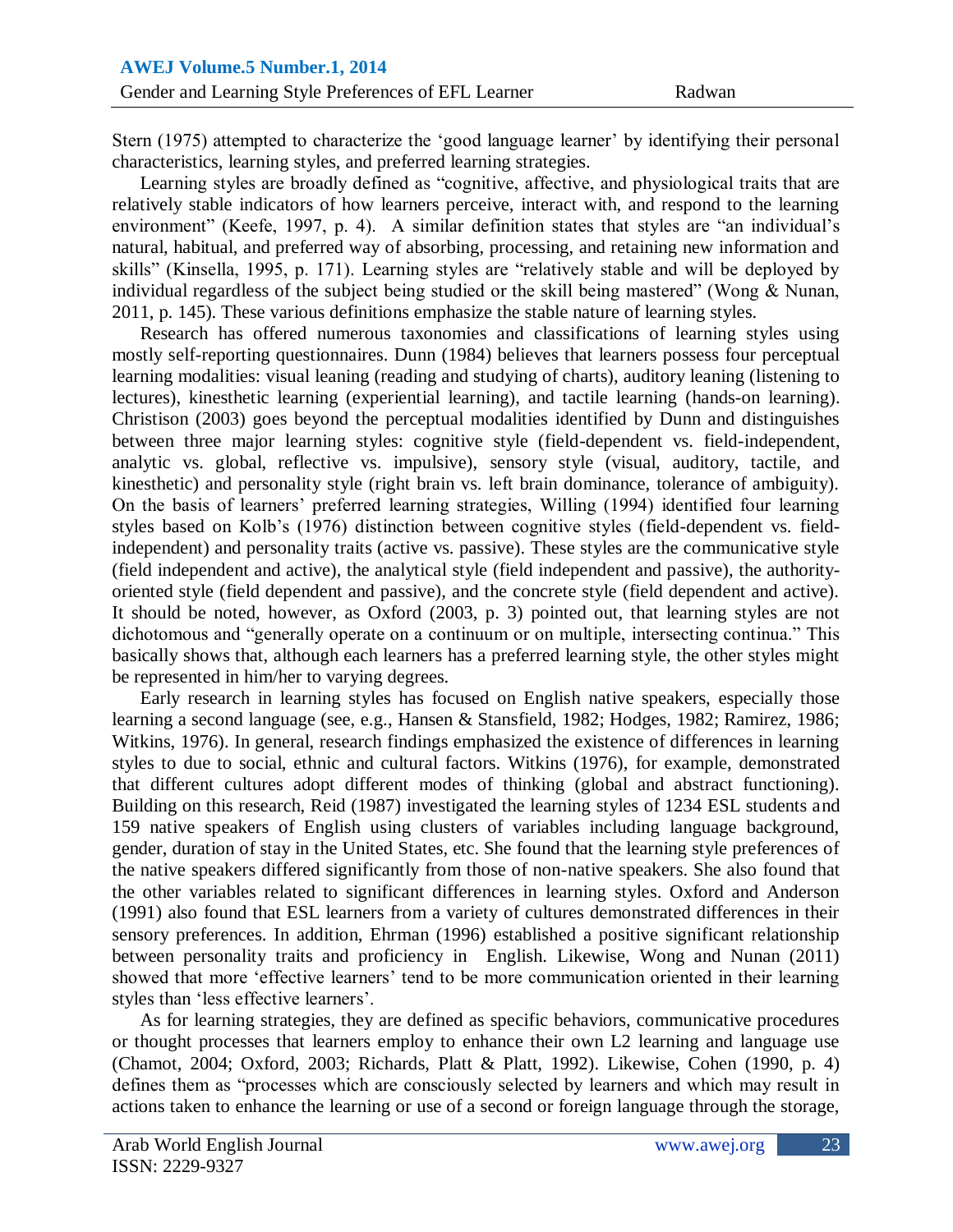retention, recall, and application of information about that language." Weinstein and Mayer (1986, p. 315) add that leaning strategies aim to "affect he learner"s motivational or affective state, or the way in which the learner selects, acquires, or integrates new knowledge." If used properly, learning strategies can make learning more enjoyable and more effective, and at the same time make the learner more independent, self-directed and autonomous (Oxford, 2003). When learners are consciously aware of the strategies they are employing, learning can become quicker and more effective (Nyikos & Oxford, 1993). However, since students are generally inclined to use strategies that suit their own learning styles, teachers need to encourage their students, especially the less successful ones, to use strategies that may fall outside their style preferences (Oxford, 1996).

Research has offered different taxonomies of learning strategies (see, e.g., O"Malley & Chamot, 1990; Schmidt & Watanabe, 2001; Willing, 1988), but Oxford"s (1990) classification was the most comprehensible. Oxford has classified strategies into six categories: metacognitive strategies (help learners control their own cognition and enable them to maximize learning through monitoring their language use, planning, coordinating the learning process, and looking for opportunities to use the language.), cognitive strategies (helping learners understand and produce new language through practicing, summarizing, reasoning deductively, and analyzing), memory-related strategies (helping learners remember, store and retrieve new information when there is a need for communication), compensatory strategies (enabling learners to use the language to overcome any limitations and gaps in their linguistic knowledge through guessing, making up new words, and using circumlocution and synonyms), affective strategies (helping learners through lowering their anxiety levels, increasing their motivation, and controlling their emotions), and social strategies (helping learners to interact, communicate, cooperate, and empathize with others to maximize learning).

Research into learning strategies has explored the relationship between strategies and a number of variables including gender, age, proficiency, motivation, cultural background, and beliefs (see e.g., Dornyei, 2005; Chamot, 2005; Green & Oxford, 1995; Griffiths, 2003; Kato, 1996; Hong-Nam & Leavell, 2007; Radwan, 2011). Kato (1996) and Oxford and Ehrman (1995) demonstrated that cognitive strategies are significantly related to L2 proficiency. Purpura (1999), however, showed that metacognitive strategies have an "executive function" over cognitive strategies and are relatively strong predictors of L2 proficiency. In the initial stages of language learning, when learners need to build their repertoire of new lexicon, memory-based strategies were shown to relate positively to L2 proficiency (Kato, 1996). However, these strategies were shown by Pupura (1997) to negatively impact learners' test performances in grammar and vocabulary. This could be because memory strategies are less critical to success in language learning in the later stages, since the learner by then is probably well equipped with vocabulary and structures of that language (Oxford, 2003).

As for the link between learning styles and strategies, Marina (1996) states that the learners' style preferences are likely to influence their choice of learning strategies. Oxford (1993) argues that for learners to succeed in learning a second language they need to be consciously aware of their own learning styles, attempt to maximize their potentials and adapt their learning strategies to suit the learning requirements in different contexts. While language learners cannot change their learning styles, they can adjust their learning strategies to make up for any disadvantaged caused by their learning styles (Wong & Nunan, 2011). This, according to Reid (1995), can be done when students "stretch their learning styles so that they will be more empowered in a variety of learning situations." Language teachers, for their part, have to encourage their students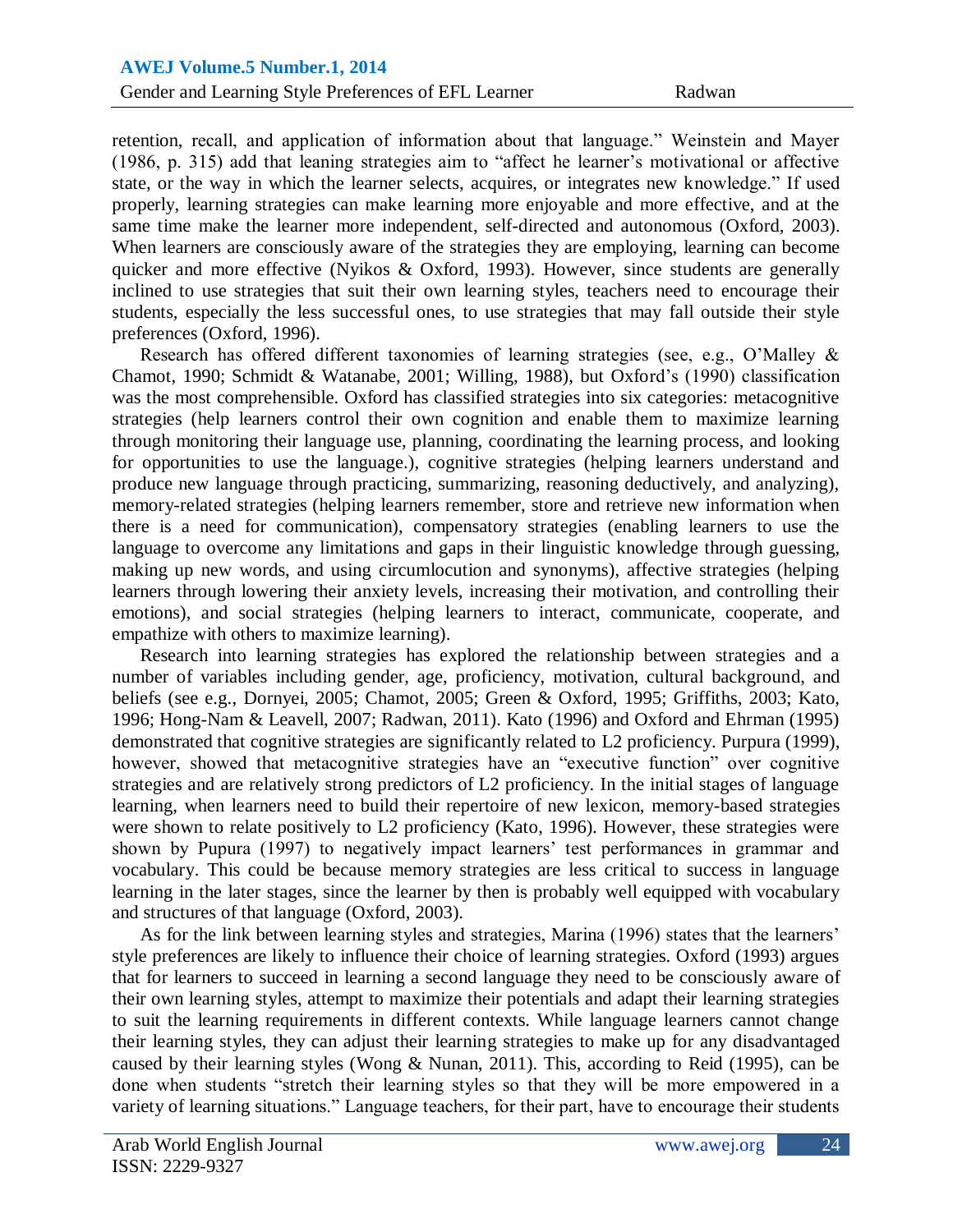to stretch their learning styles. They also need to help the less proficient ones to adopt more effective strategies. At the same time, they should modify their own teaching style to accommodate the various style preferences of their students (Christison, 2003).

### **3. The Study**

This study investigated whether there were any differences between male and female and students in their learning styles, strategy preferences, and patterns of language practice and use. In particular, the study attempted to answer the following research questions:

- 1. Are there any differences between male and female students in their overall learning styles?
- 2. Are there any differences in the individual learning strategy preferences of the two groups?
- 3. Are there any differences in the amount of time the two groups spent on practicing English outside the classroom?
- 4. Do students in the two groups differ in their perception of the importance of English?
- 5. Do students in both groups differ in their enjoyment of learning English?

## **3.1 Participants**

The questionnaire used in this study was distributed to 234 undergraduate students majoring in English at Sultan Qaboos University during their regular classes. Of these, only 212 returned the surveys completely answered. The sample was not balanced, with only 58 males and 154 females. In fact, this reflects the demography of the English department, where the female-male ratio is 2 to 1. The students come from different years of study: 5 freshmen, 73 sophomores, 56 juniors, and 78 seniors.

### **3.2 Instrument**

The study used a slightly modified version of Wong and Nunan"s (2011) survey, which was based on Willing's (1994) learning strategy questionnaire. The survey consisted of two parts. The first part collected biographical information, including gender, students' GAP in English courses, rating of importance of English, year of study, extent of enjoyment of English, and number of hours of English practice off campus per week. The second part consisted of thirty statements, asking students to rate themselves on a four-point scale with regard to their use of inclass and out-of-class strategies. Many of the statements used in this survey resemble strategies used in Oxford"s (1990) well-established SILL, designed for ESL/EFL learners.

Following Willing (1994), learners were classified into four categories based on their strategy preferences: (1) concrete learners: these learners tend to like games, pictures, films, video, using cassettes, talking in pairs and practicing English outside class, (2) analytical learners: these learners like studying grammar, studying English books and reading newspapers, studying alone, finding their own mistakes and working on problems set by the teacher, (3) communicative learners: these students like to learn by watching, listening to native speakers, talking to friends in English and watching television in English, using English out of class in shops, trains, etc., learning new words by hearing them, and learning by conversations, and (4) authority-oriented learners**:** these learners prefer the teacher to explain everything, like to have their own textbook, to write everything in a notebook, to study grammar, learn by reading, and learn new words by seeing them.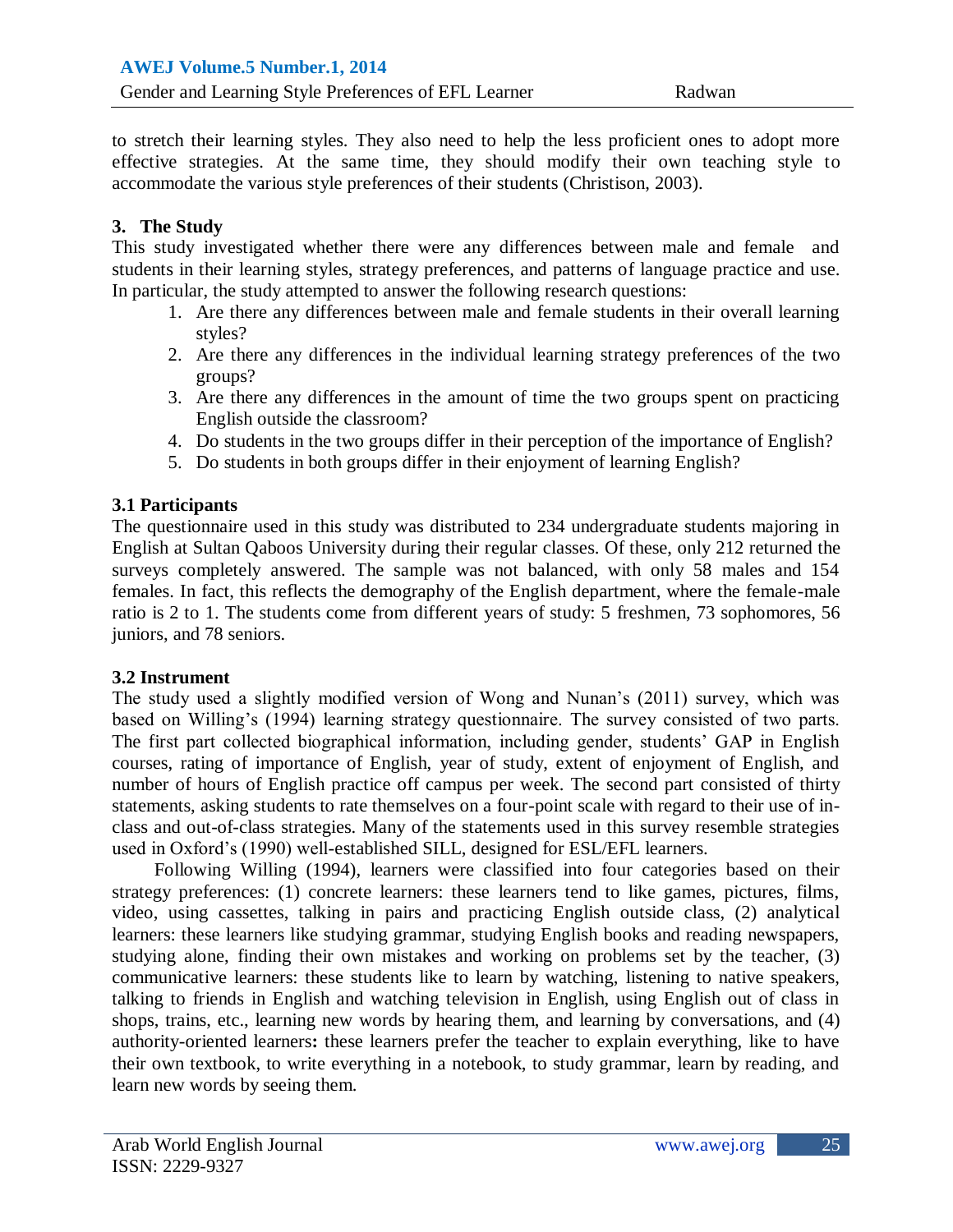# Al-Mahes **4. Results**

### **4.1. Learning style and gender**

The first research question examined the relationship between gender and the overall learning styles of the students. Data analysis revealed that the dominant learning style for female students was the communicative style (57.9%), followed by the authority-oriented style (18.4%), the concrete style (13.8%), and finally the analytical style (9.9%). For male students, the dominant style was also the communicative style (38.9%), followed by the authority-oriented style (35.2%), the analytical style (18.5%) and the concrete style (7.4%). A chi-square analysis showed that the two groups differed significantly in their overall learning styles (chi-square =  $17.522, p = .001$ ).

A chi-square analysis of the different styles revealed significant differences favoring the female group in the use of the communicative style (chi-square  $= 26.778$ ,  $p = .013$ ). Results for the other styles did not show any differences between the two groups: the concrete style (chisquare = 20.405,  $p = .202$ ), the analytical style (chi-square = 21.379,  $p = .125$ ) and the authorityoriented style (chi-square  $= 14.343$ ,  $p = .500$ ). Table (1) shows the descriptive statistics for both groups.

|               | Female | Male  |            | Significance |
|---------------|--------|-------|------------|--------------|
|               | M      | M     | Chi-square |              |
| Communicative | 3.217  | 3.321 | 17.522     | .001         |
| Authority     | 3.078  | 3.114 |            |              |
| Analytical    | 3.000  | 3.010 |            |              |
| Concrete      | 2.879  | 3.007 |            |              |

#### **Table 1.** *Learning style and gender*

### **4.2. Gender and individual learning strategy preferences**

The second research question explored the differences between the two groups in the use of individual learning strategies. Analysis of students" individual preferred strategies showed that the five most popular strategies of the female group were:

- 1. "I like to learn by watching/listening to native speakers."  $(M = 3.65)$
- 2. "I like to learn many new words."  $(M = 3.47)$
- 3. "I like to practice sounds and pronunciation."  $(M = 3.43)$
- 4. "In class, I like to learn by conversation."  $(M = 3.41)$
- 5. "I like to go out with the class and practice English."  $(M = (3.33))$

As for the male group, the five most preferred strategies were:

- 1. "I like to learn by watching/listening to native speakers."  $(M = 3.53)$
- 2. "I like to learn many new words."  $(M = 3.47)$
- 3. "In class, I like to learn by conversation."  $(M = 3.38)$
- 4. "In class, I like to learn by pictures, films, videos."  $(M = 3.28)$
- 5. "I like to learn by suing English outside class in stores, etc."  $(M = 3.28)$

These findings show that the two groups shared three of their top five most popular strategies. Not surprisingly, these strategies were communicative in nature, which is consistent with our finding that students in both groups are predominantly communication oriented. A chi-square analysis of all individual strategies showed significant differences between the two groups only in the use of two strategies: "*In class, I like to learn by games.*" and "*I like to go out with the*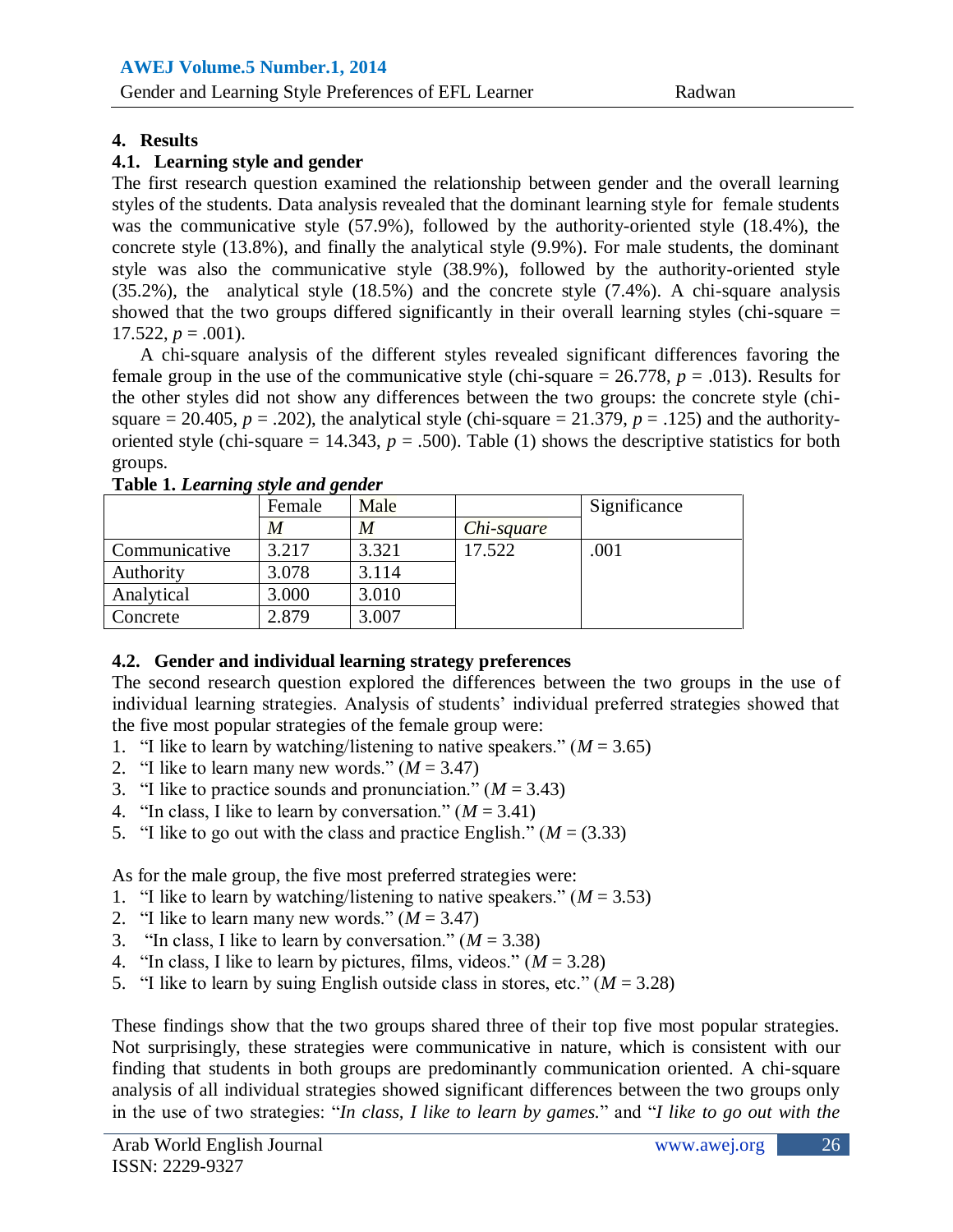*class and practice English*." In these two strategies, the mean scores were significantly higher for the female students than their male counterparts (chi-square  $= 16.395$ ,  $p = .001$ , for first strategy; chi-square =  $9.387$ ,  $p = .025$ , for the second strategy).

### **4.3. Gender and patterns of language use**

The third research question investigated the differences between the two groups in the amount of time each group spent on practicing English outside the classroom per week. The results reported in Table 2 show that while only 29.22% of female students spent less than 1 hour using English outside the classroom, 46.55% of the male student did so. Another noticeable difference between the two groups occurred in the 4-5 hours range. While about 12% of the male group spent between 4-5 hours a week using English, almost 37% of the female group did so. A chi-square analysis of these results revealed significant difference between the two groups (chi-square = 12.844,  $p = .005$ ).

|                      | Female |        |    | Male   | chi-square | Significance |
|----------------------|--------|--------|----|--------|------------|--------------|
| Less than<br>1 hour  | 45     | 29.22% | 27 | 46.55% | 12.844     | .005         |
| 1-3 hours            | 35     | 22.73% | 17 | 29.31% |            |              |
| 4-5 hours            | 56     | 36.36% | 7  | 12.06% |            |              |
| More than<br>5 hours | 18     | 11.69% | 7  | 12.06% |            |              |
|                      |        |        |    |        |            |              |

**Table 2.** *Gender and amount of time spent using English outside the classroom*

## **4.4. Gender and language perception**

The fourth research question examined student's perception of the importance of English. Results showed that almost 90% of the male respondents agreed that English was either "very" or "extremely" important for them. Similarly about 94% of the female participants rated English in the same way, see Table 3. A chi-square analysis did not reveal any differences between the two groups (chi square = 1.634, *p* = .442)

#### **Table 3.** *Gender and importance of English*

|                     | Female |        |              | Male   | chi-square | Significance |
|---------------------|--------|--------|--------------|--------|------------|--------------|
| Extremely important | 71     | 46.10% | 23           | 39.66% | 1.634      | .442         |
| Very important      | 74     | 48.05% | 29           | 50%    |            |              |
| Somewhat important  | 9      | 5.84%  | <sub>6</sub> | 10.34% |            |              |

The last research question explored the relation between gender and students' enjoyment of learning English. Data analysis showed that the almost 78% of the female group enjoyed English either 'a lot' or 'a great deal'. In contrast, about 62% of the male group reported enjoying English in a similar way (see Table 4). A chi-square test revealed significant differences between the two groups (chi-square  $= 7.604$ ,  $p = .05$ ).

Female Male *chi-square* Significance

### **Table 4.** *Gender and enjoyment of learning English*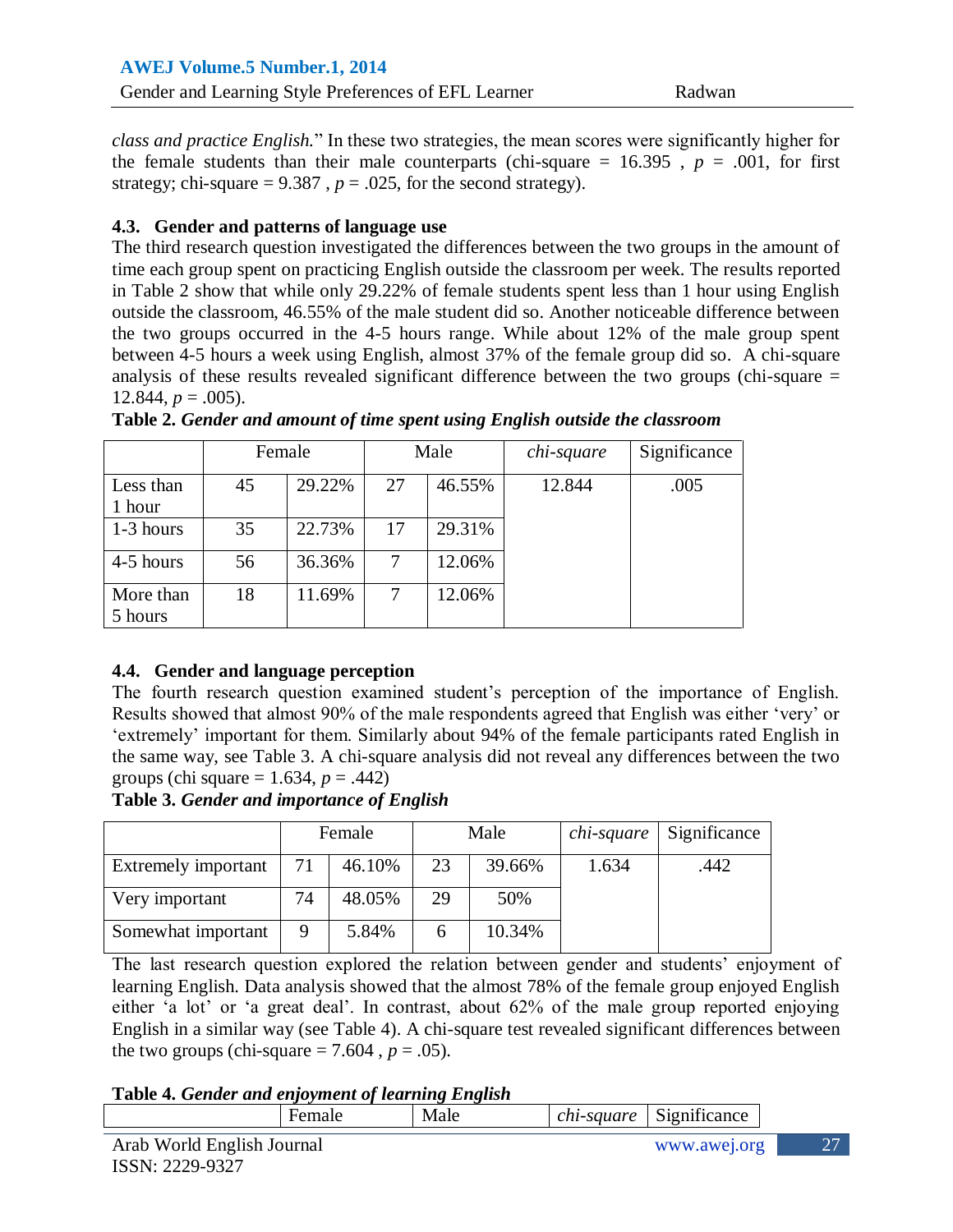## **AWEJ Volume.5 Number.1, 2014**

Gender and Learning Style Preferences of EFL Learner Radwan

| A great deal       | 45 | 29.22% | 31.03% | '.604 | .05 |
|--------------------|----|--------|--------|-------|-----|
| A lot              | רי | 48.67% | 31.03% |       |     |
| Somewhat           | 20 | 20.78% | 29.31% |       |     |
| Not very important |    | 2.59%  | 8.62%  |       |     |

#### **5. Discussion**

In this study, female learners were significantly more communication oriented in their learning styles than their male counterparts. According to Willing (1994), communicative leaners are likely to possess active personality and be field-independent cognitively. These learners tend to actively seek opportunities to maximize their own learning. Female students in the English Department seem to exhibit these two qualities, as they are generally autonomous, self-directed and active in the learning process. They seek opportunities to maximize their learning inside and outside the classroom, which makes them more effective language learners than male students. This is corroborated by students' reported measure of their proficiency (GPA in English courses). While 61.7% of the female students reported a B-and-Above GPA, only 32.8% of the male group reported this level of proficiency. This finding concurs with results obtained by Wong and Nunan (2011), Gan (2004) and Willing (1994), showing that effective language learners are more involved in interactions for learning purposes that other learners. The result can also be explained in light of learning strategy research that shows that overall female students use more social strategies than male students, and they excel at building vast social networks (Khalil, 2005). Social strategies help learners to interact, communicate, cooperate, and empathize with others to maximize learning (Oxford, 1990).

The study showed that female students spent significantly more time practicing English outside the classroom than the male students. This result is consistent with their dominant communicative learning styles. Learners with this style are known to assume more control of the learning process and they are generally more active in seeking opportunities inside and outside the classroom to maximize their learning. Similarly, proficient learners, as pointed out by Wong and Nunan (2011), spend more time practicing English outside the classroom than the less proficient ones, and they are generally more autonomous than the other group. Given that the majority of students in the female group belong to the proficient group, it is expected for them to be self-driven and independent learners who spend a great deal of time practicing the language inside and outside the classroom.

Both groups give approximately equal importance to English. This can be understood in light of the fact that most of the students in both groups have joined the English Department at SQU to become English teachers. It is basically an easy pass to a reasonably good career after graduation, and as such they "place a high premium on facility in English" (Wong & Nunan, 2011, p. 153). Despite this finding, the female learners seemed to be enjoying learning the language more than the male group. This, as pointed out by Wong and Nunan (2011), could be an attitudinal issue. The male group did not seem to be as much involved and in the learning process as the other group. This might affect the level of enjoyment they experience in the learning process, which in turn can affect their overall progress in the language. This is well manifested in their GPAs in English courses, which were lower than those obtained by the female group.

Despite the noticeable differences between the two groups, it is worth noting, as the results show, the different styles are present in both groups to varying degrees. In fact, Reids (1995) argues that all styles, which exist on "wide continuums", could be present in every individual;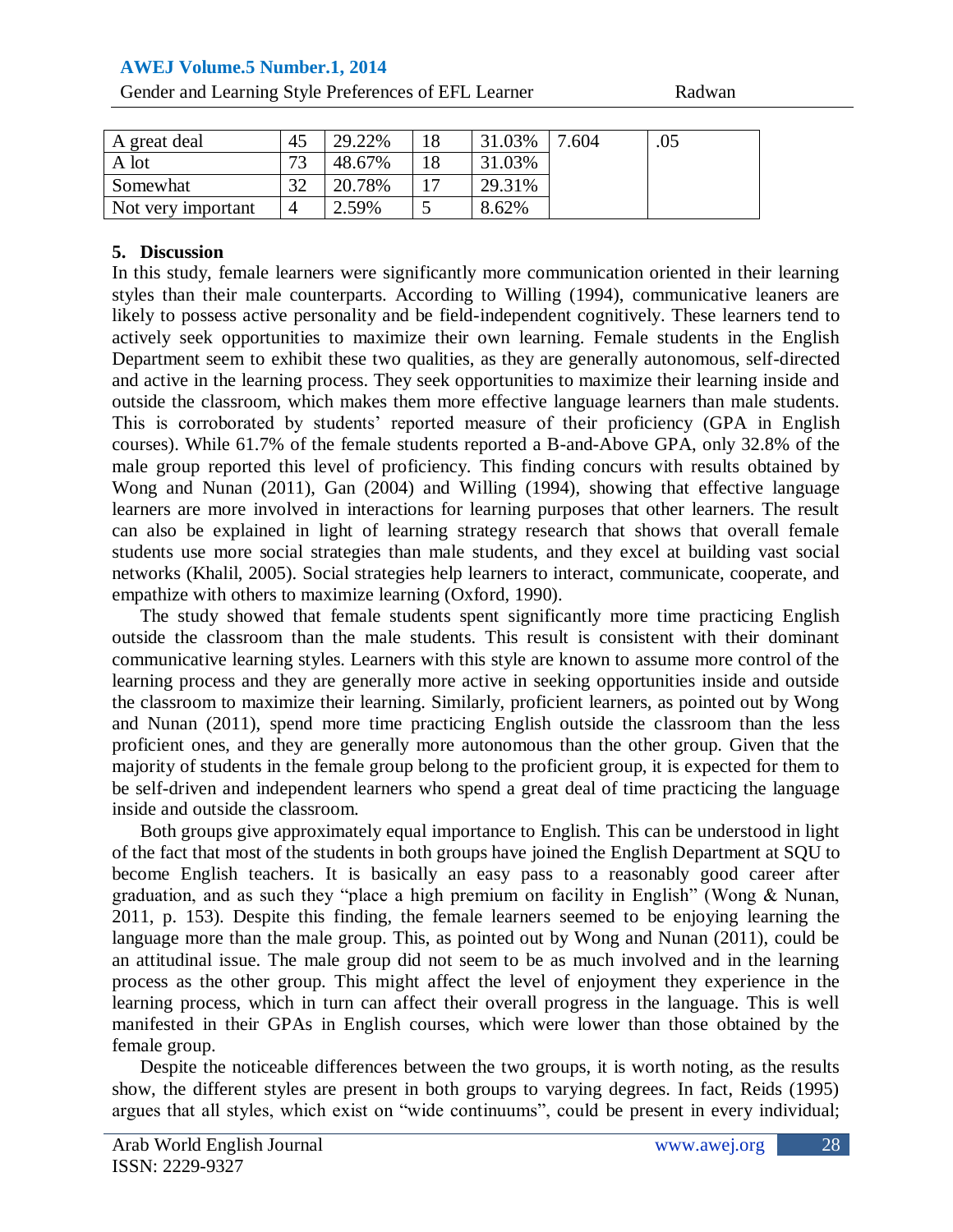however, certain styles are more dominant than others. Thus, while it is not possible to change someone's style, pedagogical interventions need to be style-neutral, and the language learner with the help of their teachers need to 'stretch their styles' (Christison, 2003). This means they are required to become more independent learners, take more responsibility of their learning, be more willing to adopt more effective learning strategies, and seize every opportunity to maximize learning inside and outside the classroom.

#### **6. Conclusion**

This study investigated the relationship between gender, on one hand, and learning styles, language perception and patterns of language use on the other. The data yielded by this study revealed significant differences between the male and female groups in their style orientations and patterns of language use. Overall, the results showed that the two groups differed in their orientations. Analysis of individual styles revealed that this difference is a result of the female group being more communication oriented than the other group. In general, communicative learners tend to be independent and active learners that makes them more effective learners, and thus are likely to excel in developing their proficiency in the target language (Oxford, 2001).

The two groups seemed to give the same degree of importance to learning English. This, however, was translated in the female group into extra effort at learning the language than the male group. They spent significantly more time practicing the language outside the classroom than the other group. This could have been the result of the higher levels of enjoyment of learning the language they exhibited. Enjoyment of language has probably driven them not to be content with what was offered in the classroom, so they sought learning opportunities outside the classroom.

From a pedagogical point of view, both teachers and learners have to change their perspectives about the learning/teaching process. The language teacher should be cognizant of his students preferred ways of learning and need to change his ways and approaches to suit their style preferences (Hong- Nam & Leavell, 2006). A one-suits-all strategy will not be very effective and is deemed to fail. While teachers cannot change students" orientations, they can help students, especially the less proficient ones to develop varied strategies to enhance their own learning, and they can also add "a learning-how-to-learn dimension to the curriculum" (Wong & Nunan, 2011, p. 155).

Students, on the other hand, need to take more control of their own learning, not limiting themselves to what is offered by the teacher in the classroom. To excel in learning a new language, they need to be more active and self-driven learners who seek opportunities to maximize their own learning. In addition, they need to be more conscious of their own learning and try to adopt more effective learning strategies.

#### **About the Author:**

**Dr. Radwan** received his Doctorate in applied linguistics from Georgetown University in Washington, DC. He worked as an adjunct professor at George Mason University in Virginia, USA. He is currently an associate professor of Linguistics at Sultan Qaboos University in Oman, where he teaches courses in psycholinguistics, language acquisition, theoretical linguistics, and translation. Dr Radwan"s chief interests include psycholinguistics, second language acquisition, individual differences in EFL, attention and awareness in language learning, translation, and contrastive rhetoric.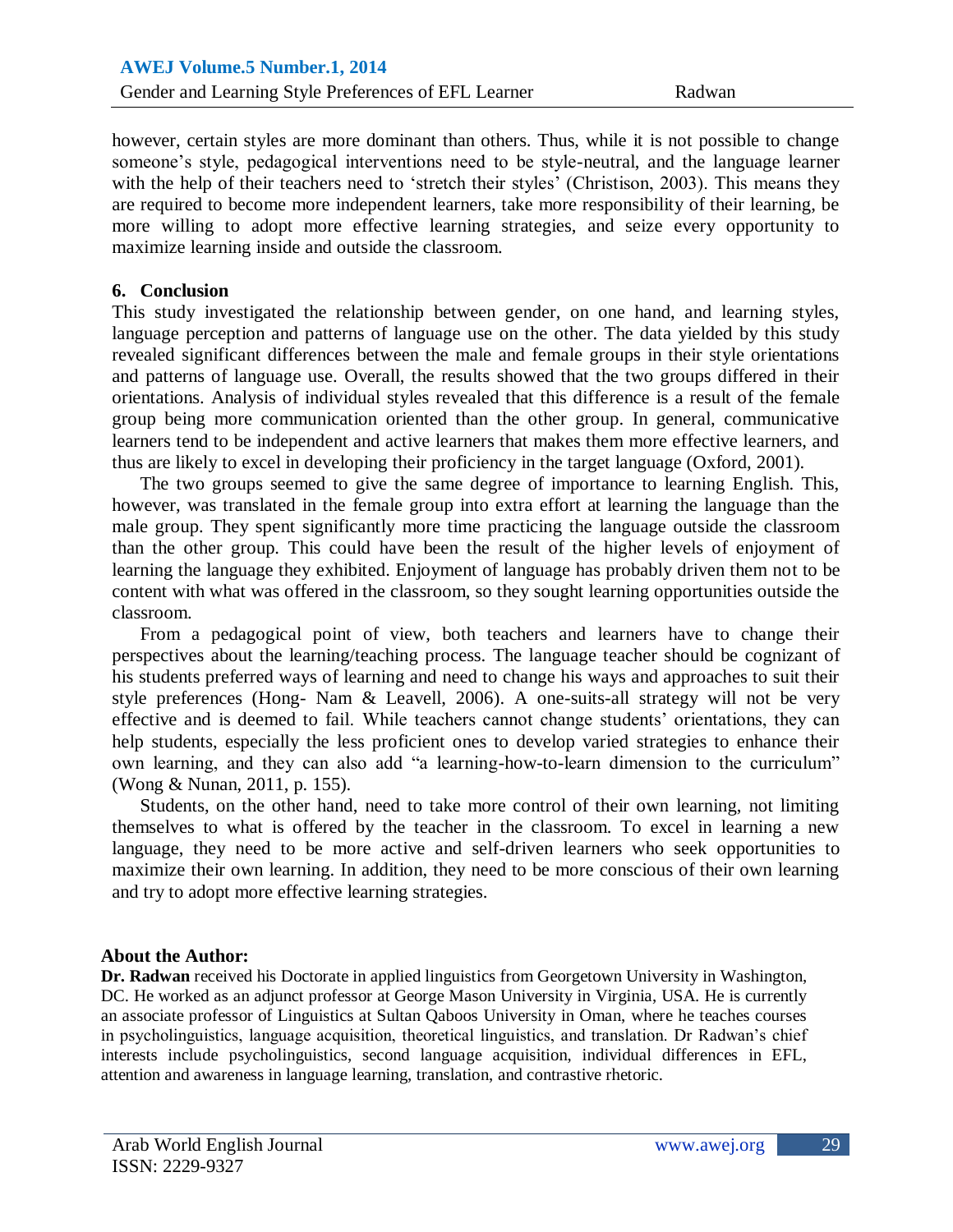#### **References**

- Al-Otaibi, G. (2004). *Language learning use among Saudi EFL students and its relationship to language proficiency level, gender and motivation.* Doctoral Dissertation: Indiana University of Pennsylvania, Indiana, PA.
- Anderson, N. (2005). L2 learning strategies. In E. Hinkel (Ed.), *Handbook of research in second language teaching and learning* (pp. 757-771). New Jersey: Erlbaum.
- Benson, P. (2003). Learner autonomy in the classroom. Learning styles and strategies. In D. Nunan (Ed.), *Practical English language teaching* (289-308). McGraw-Hill: New York.
- Brown, D. H. (2000). *Principles of language learning and teaching*. New York: Longman.
- Chamot, A. (2004). Issues in language learning strategy research and teaching. *Electronic Journal of Foreing Language Teaching*, *1*(1), 14-26.
- Christison, M. (2003). Learning styles and strategies. In D. Nunan (Ed.), *Practical English language teaching* (267-288). McGraw-Hill: New York.
- Claxton, C. & Murrell, P. (1987). Learning styles: Implications for Improving Educational Practice. *ASHE-ERIC Higher Education Report,* No. 4, Washington, DC: George Washington University.
- Cohen, A. (1998). Strategies in learning and using a second language. London: Longman.
- Cohen, A.D. (1990). *Language learning: Insights for learner, teachers and researchers.* NY: Newbury House.
- Dornyei, Z. (2005). The psychology of the language learner: Individual differences in second language acquisition. New Jersey: Lawrence Erlbaum Associates.
- Dunn, R. (1984). Learning styles: State of the scene: *Theory Into Practice*, 23, 10-19.
- Ehrman, M. (1996). *Second language learning difficulties: Quite revolution in American schools*. Reston: National Association of Secondary School Principal.
- El-Dib, M. (2004). Language learning strategies in Kuwait: Links to gender, language level, and culture in a hybrid context. *Foreign Language Annals, 37*, 85-95.
- Gan, Z. (2004). Attitudes and strategies as predictors of self-directed language in an EFL context. *International Journal of Applied Linguistics*, *114*(3), 389-411.
- Green, J. & Oxford, R. (1995). A closer look at learning strategies, L2 proficiency, and gender. TESOL Quarterly, 29(2), 261-297.
- Griffiths, C. (2003). Patterns of language learning strategy use. *System*, *31*(3), 367-383.
- Hansen, J., & Stansfield, C. (1982). Student-teacher cognitive styles and foreign language achievement: A preliminary study. *Modern Language Journal,* 66, 263-273*.*
- Hodges, H. (1982). Madison Prep—Alternatives through learning styles. In J. Keefe (Ed.), *Student learning styles and brain behavior: Programs,instrumentation, research* (pp. 28-31). Reston, VA: National Association of Secondary School Principals.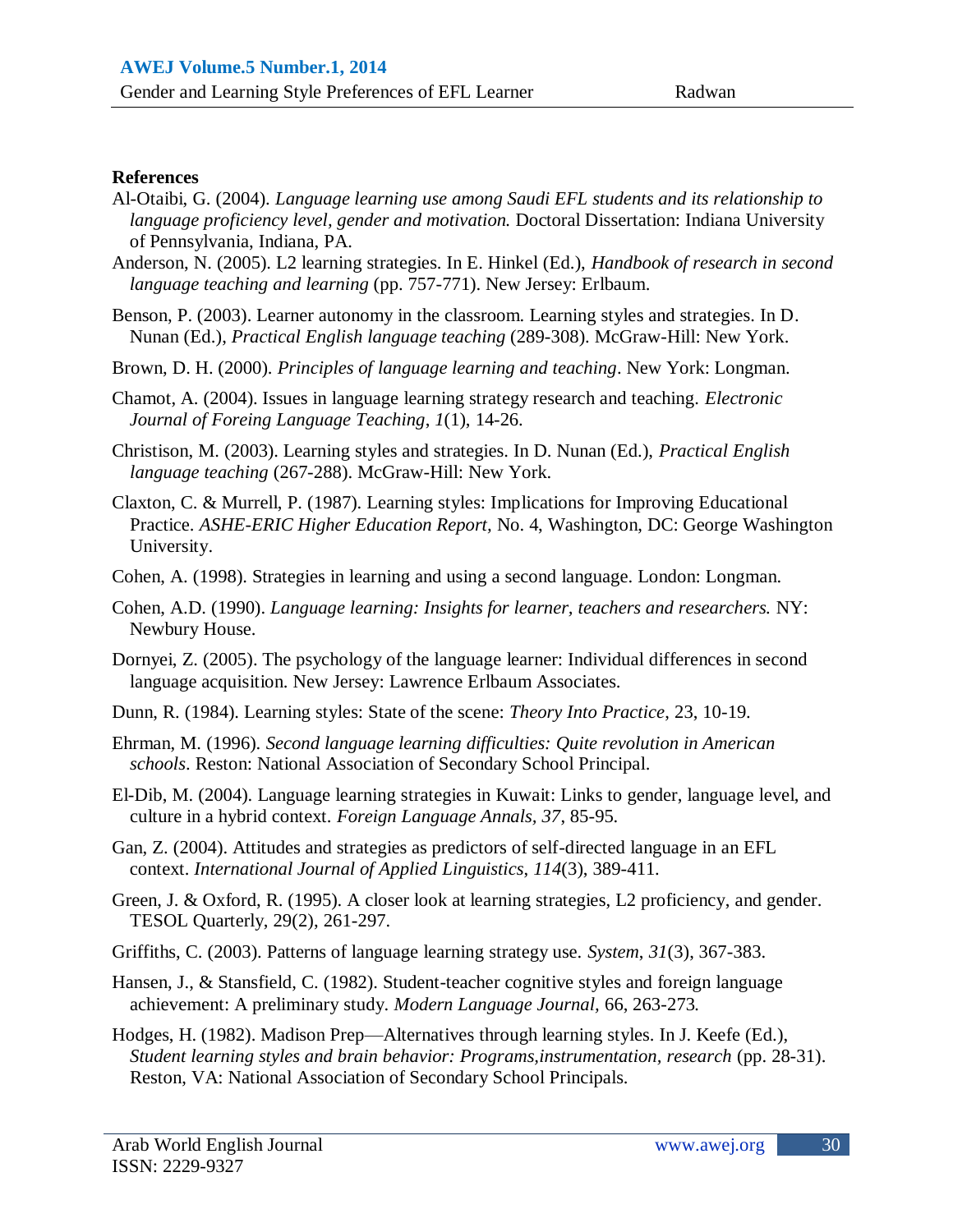- Hong-Nam, K. & Leavell, A. (2007). Language learning strategy use of ESL students in an intensive English learning context. *System*, 34, 399-415.
- Kato, F. (1996). Results of an Australian study of strategy use in learning Japanese Kanji characters. Unpublished manuscript, University of Sydney, Sydney, Australia.
- Keefe, J. (1979). Learning style: An overview. In J. Keefe (Ed.), *Student learning styles: Diagnosing and prescribing programs* (pp. 1-17). Reston, VA: National Association of Secondary School Principals.
- Khalil, A. (2005). Asksessment of language learning strategies used by Palestinian EFL learners. *Foreign Language Annals*, 38(1), 108-119.
- Kinstella, K. (1995). Understanding and empowering diverse learners. In J. Reid (Ed.), Learning styles in the ESL/EFL classroom. Boston: Heinle.
- Kolb, D. (1976). *Learning style inventory*. Boston: McBer.
- Mariani, L. (1996). Investigating learning styles. *Perspectives*, 21(2).
- Nunan, D. (1999). *Second language teaching and learning*. Boston: Heinle.
- Nyikos, M. & Oxford, L. (1993). A factor-analytic study of language learning strategy use: Interpretations from information processing theory and social psychology. *Modern Language Journal*, *77*(1), 11-23.
- O"Malley, J. & Chamot, a. (1990). Learning strategies in second language acquisition. Cambridge: Cambridge University Press.
- Oxford, R. (2003). Language learning styles and strategies. *GALA* 2003.
- Oxford, R. (2001, March). Language learning strategies, proficiency, and autonomy: What they mean in the new millennium. Symposium conducted at the meeting of the Desert Language and Linguistics Society, Provo, Utah.
- Oxford, R. (1996). *Language learning strategies around the world: Cross-cultural perspectives*. Manoa: University of Hawaii Press.
- Oxford, R. (1993). Research on second language learning strategies. *Annual Review of Applied Linguistics*, 13, 175-187.
- [Oxford, R. \(1990\).](http://e-flt.nus.edu.sg/v1n12004/chamot.htm#Oxford (1990)#Oxford (1990)) *Language learning strategies: What every teacher should know*. New York: Newbury House.
- Oxford, R. & Ehrman, M. (1995). Adults' language learning strategies in an intensive foreign language program in the United States. *System*, 23, 359-386.
- Oxford, R., & Anderson, N., (1990). A cross-cultural view of learning styles. Language Teaching, 28 (4), 201-215.
- Purpura, J. (1999). Learner characteristics and L2 test performance. In R. Oxford (Ed.), *Language learning strategies in the context of autonomy, synthesis of findings from the international invitational conference on learning strategy research* (pp. 61-63). Columbia University: new York.